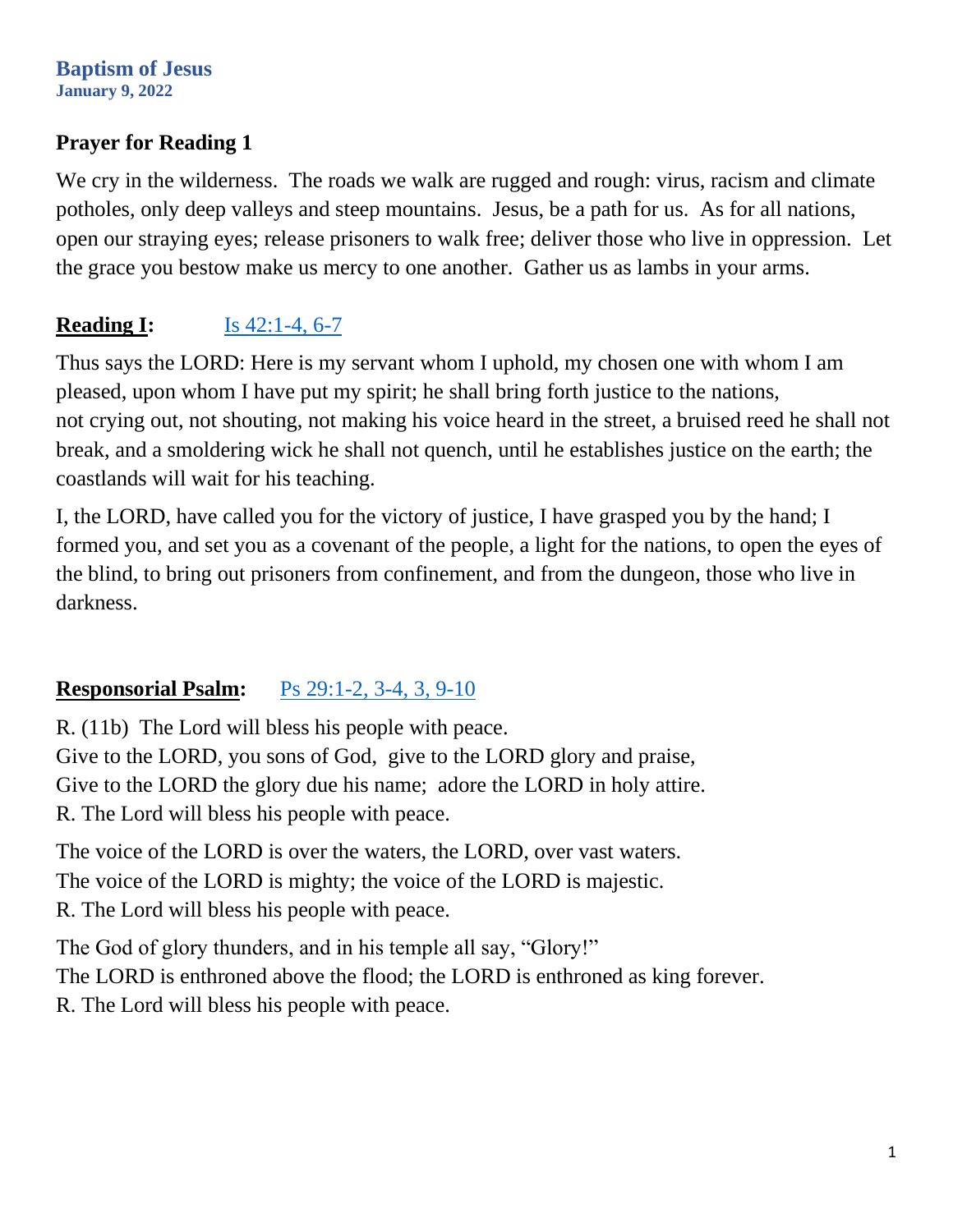## **Questions for Reading 1**

1. God says, "here is my servant whom I uphold, my chosen one with whom I am pleased." Then a voice came from heaven, saying to Jesus, "You are my beloved Son; with you I am well pleased. What are the implications?

2. Wastelands, deserts, rugged land and rough country [\(Isaiah 40\)](https://bible.usccb.org/bible/isaiah/40?1). Could these words describe our world today? Covid? Election politics? Racism? Climate crisis? Does this reading suggest that there is help in fixing these or do you have to do it all yourself?

## **Prayer for Reading 2**

Lord, rain down your Spirit upon us: over our shoulders, heads, hands, feet. Drench our hearts. Your lavish love gives us life beyond telling. Thank you.

# **Reading II:** [Acts 10:34-38](https://bible.usccb.org/bible/acts/10?34)

Peter proceeded to speak to those gathered in the house of Cornelius, saying: "In truth, I see that God shows no partiality. Rather, in every nation whoever fears him and acts uprightly is acceptable to him. You know the word that he sent to the Israelites as he proclaimed peace through Jesus Christ, who is Lord of all, what has happened all over Judea, beginning in Galilee after the baptism that John preached, how God anointed Jesus of Nazareth with the Holy Spirit and power. He went about doing good and healing all those oppressed by the devil, for God was with him.

# **Questions for Reading 2**

1. In the reading from Acts, Peter is quoted as saying this about Jesus: "He went about doing good and healing all those oppressed by the devil."Compare this with Isaiah in the [First](https://bible.usccb.org/bible/readings/010922.cfm)  [Reading:](https://bible.usccb.org/bible/readings/010922.cfm) "I formed you…to open the eyes of the blind, to bring out prisoners from confinement, and from the dungeon, those who live in darkness."

2 Did we do anything to earn salvation? Why does God give it to us? What does St. Paul in his letter to Titus say about the extravagance of God's gift to us?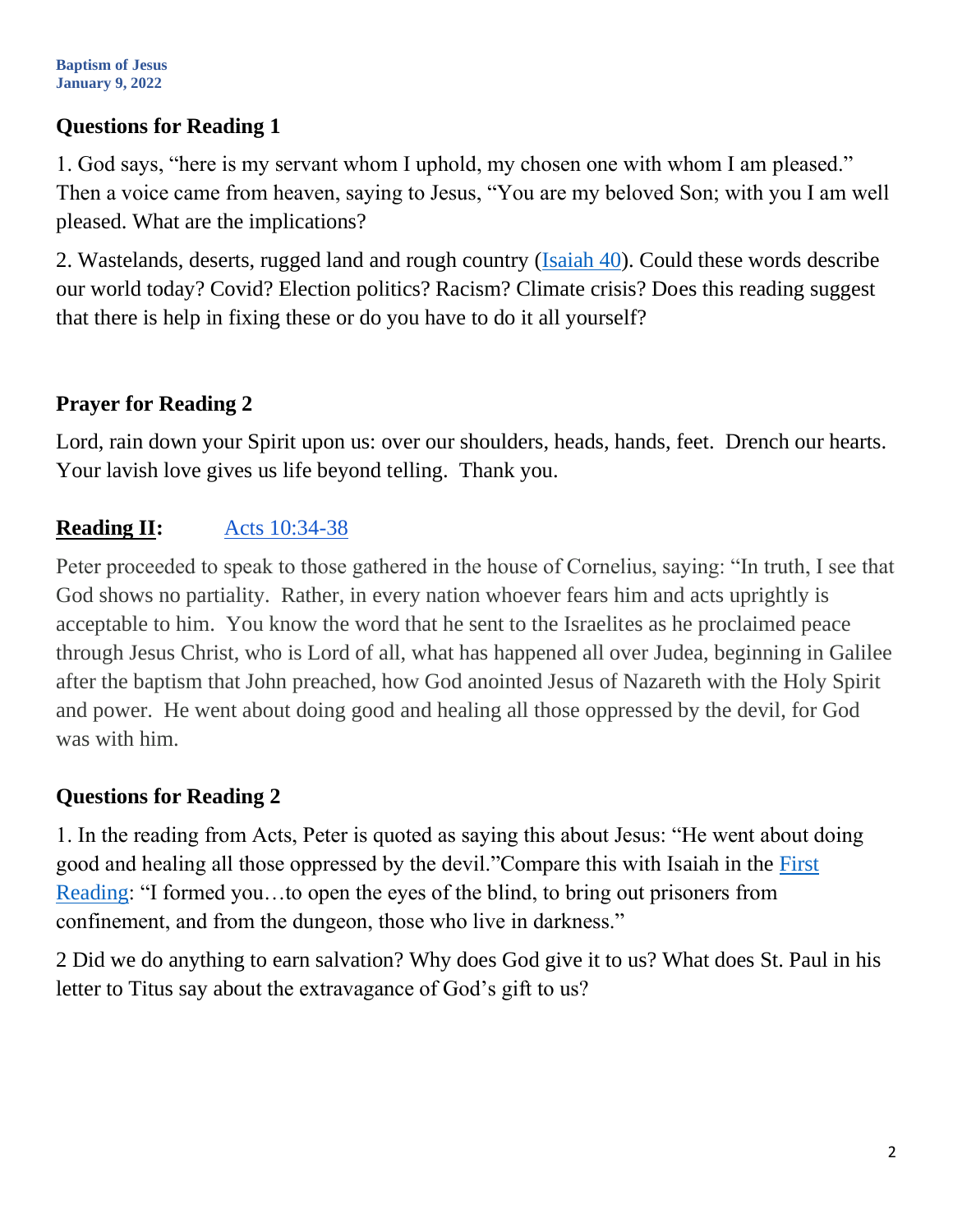## **Prayer for Gospel**

Jesus, sinless, you stood among us, awaiting the sacrament like everybody else, as though you were a sinner who needs to be made clean. But the Father said in a loud voice: "You are my beloved Son; with you I am well pleased." Oh Holy God, Father, Son and Holy Spirit, you stand with us, sinful as we are, forming us as beloved daughters and sons. Baptism shows your light in us for all the world. Let it be.

# **Gospel:** [Lk 3:15-16, 21-22](https://bible.usccb.org/bible/luke/3?15)

The people were filled with expectation, and all were asking in their hearts whether John might be the Christ. John answered them all, saying, "I am baptizing you with water, but one mightier than I is coming. I am not worthy to loosen the thongs of his sandals. He will baptize you with the Holy Spirit and fire."

After all the people had been baptized and Jesus also had been baptized and was praying, heaven was opened and the Holy Spirit descended upon him in bodily form like a dove. And a voice came from heaven, "You are my beloved Son; with you I am well pleased."

## **Questions for Gospel**

1. John the Baptist was the middleman. He pointed back to Isaiah and forward to Jesus, connecting the whole plan. What or who are the "middlemen or women" who connect you with God? Can you serve as a middle-one?

2. Because we were baptized and are children of God, Pope Francis says we can call God Daddy. What does he say is our vocation as children of God?

Baptism, therefore, is not merely an external rite. Those who receive it are transformed deep within, in their inmost being, and possess new life, which is precisely what allows them to turn to God and call on him with the name of "Abba," that is, "daddy." "Father"? No: "daddy." (cf. [Gal 4:6\)](https://bible.usccb.org/bible/galatians/4?6)

Every distinction becomes secondary to the dignity of being children of God, who, through his love, creates a real and substantial equality. Everyone, through Christ's redemption and the baptism we have received, we are all equal: children of God. Equal. …

And one of the apostles, in the Letter of James, says this: "Be aware about differences, because it is not right that when someone enters the assembly (that is, the Mass) wearing a gold ring and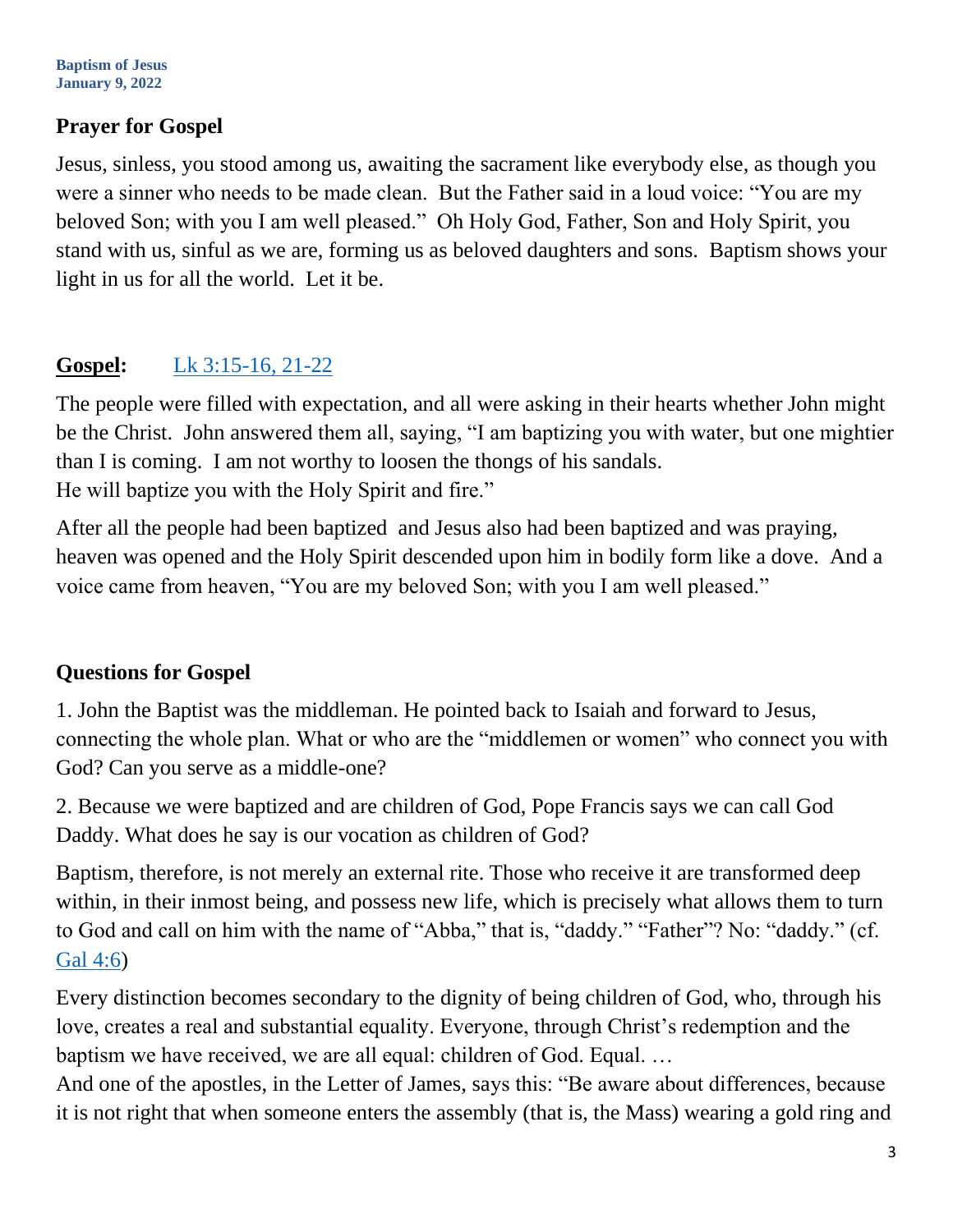well-dressed, 'Ah, come up here, up here!' and you give him one of the front seats. Then, if someone else enters, … you see he is poor, poor, poor, "Oh, yeah, you can go over there in the back." … No, we are equal! Rather, our vocation is that of making concrete and evident the call to unity of the entire human race (cf Conc. Ecum. Vat. II, Cost. [Lumen gentium,](https://www.vatican.va/archive/hist_councils/ii_vatican_council/documents/vat-ii_const_19641121_lumen-gentium_en.html) 1). [Pope Francis: Which of you knows the exact date of your baptism?](https://www.americamagazine.org/faith/2021/09/08/pope-francis-general-audience-baptism-241354) Sept. 8, 2021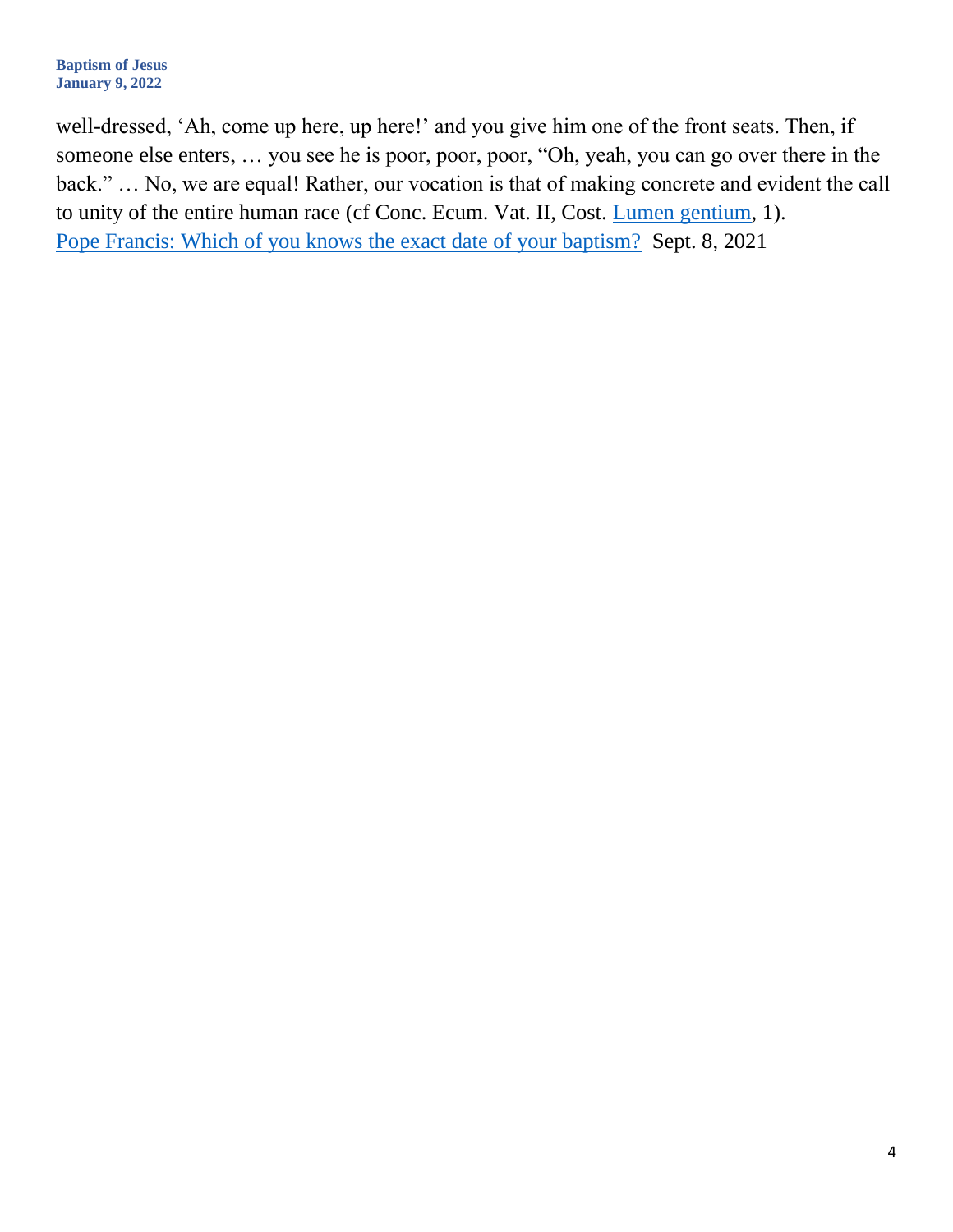#### *In Exile*

#### **by Ron Rolheiser**

#### **Living in the Holy Spirit**

Few expressions summarize so succinctly what is asked of us as Christians as does the expression, "to live in the Spirit."

Too often, however, this phrase is used in a way that is too pious, too over-charged with charismatic fervor, or too theologically abstract to have much meaning for ordinary people. It may well summarize Christian life, but it can also be little more than a very vague platitude. What does it mean "to live in the Spirit?"

St. Paul, in attempting to specify this, is anything but piously deluded or theologically abstract. Rather he speaks with a clarity that leaves almost no room for vagueness or false sentiment. He begins by a certain *Via Negativa*, telling us that, if in our lives there is "lewd conduct, impurity, licentiousness, idolatry, sorcery, hostilities, bickering, jealousy, outbursts of rage, selfish rivalries, dissensions, factionalism, envy, drunkenness, orgies, and the like," then we are not living in the spirit, pure and simple. Conversely, we are living in the spirit when, in our lives, there is "charity, joy, peace, patience, endurance, kindness, generosity, faith, mildness, and chastity." [\(Galatians 5:19-22\)](https://bible.usccb.org/bible/galatians/5?19)

This is a valuable insight because, if we take Paul's words seriously, we can never delude ourselves into identifying true life in the Spirit with what it is so often confused with, namely, false piety and (in pious circles) over-privatized sentiment and confrontation out of hurt, paranoia, and narrow loyalties (in both liberal and conservative circles). When the fruits of the Spirit are absent, regardless of how spiritually confident and self-righteous we might feel or how right our cause might seem, then the Spirit too is absent.

We must be clear about this.

The Spirit is present only when charity, joy, peace, patience, endurance, kindness, generosity, faith, mildness, and chastity are deeply in our lives—and permeate the air around us.

The Holy Spirit, as classically defined in theology, is "the love between the God and Christ, the Father and the Son." It is in meditating on this concept that we come to some understanding of what it means to live in the Spirit. Let me try to elaborate on this by using the image of romantic love in its peak fervor.

Imagine a man and a woman who are deeply, passionately, and completely in love. What will characterize their relationship? Constant giving and receiving, resulting in an ever deeper